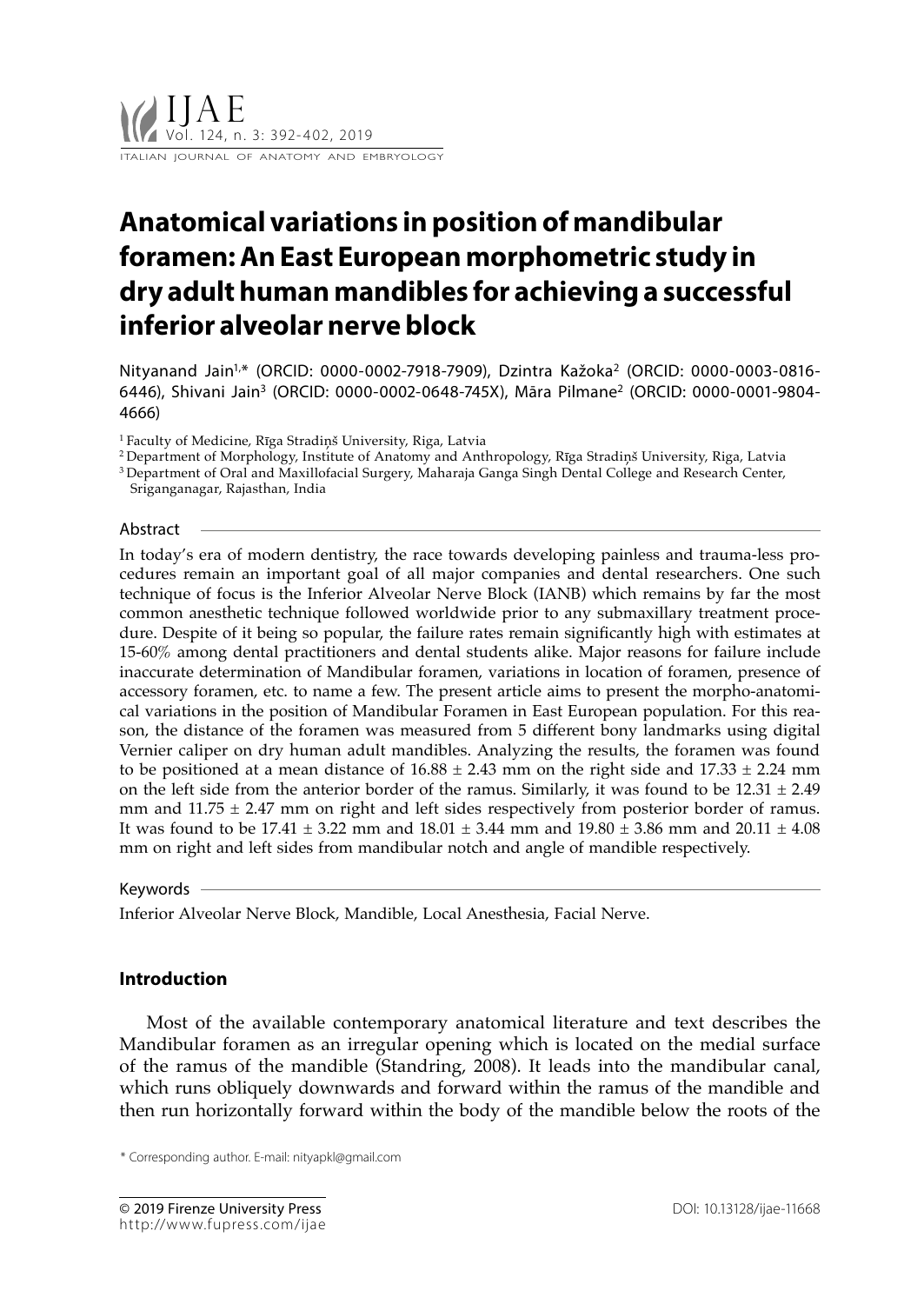molar teeth with which it communicates with small openings. The foramen transmits the Inferior Alveolar Nerve and its vessels into the mandibular canal (Varsha S. et al., 2012). The foramen has more or less been studied for its variations in position but has never been done for Eastern European population and compared with other geographic zones to understand the evolutionary as well as environmental differences that include dietary differences, chewing habits, genetic variations etc. The foramen forms the passageway for the Inferior Alveolar Nerve. It is the branch of Mandibular Nerve which is itself the 3rd branch of Trigeminal Nerve. The nerve passes behind the pterygoid muscle before making an entrance into the foramen. Inferior Alveolar Nerve Block is one of the most common anesthetic procedure prior to various submaxillary surgeries. The success of the procedure depends upon the position of the needle tip and Mandibular Foramen at the time of anesthetic injection (Varsha S. et al., 2012). The main complications during this technique are hemorrhage, injury to the neurovascular bundle, fractures, and necrosis of *Ramus Mandibulae* (Daw Dl et al., 1999). The most recurring causes of failure include inapposite location of needle, inaccurate judgement of locus of Mandibular Foramen or by marked variability in its location (Ennes and Medeiros, 2009; Oguz and Boz, 2002; Varsha S. et al., 2012). Earlier, location of the foramen was located by palpating the lingula (Ennes and Medeiros, 2009) or by using radiographs (Hwang TJ. et al., 1990; Mbajiorgu EF, 2000).

The main goal of this study was to locate the Mandibular Foramen and determine its distance from various anatomical landmarks on medial surface of the ramus of the mandible in several adult dry human mandibles in East European populations and then compare our results with studies from other geographical zones, in a desire to add our findings to our predecessors and contribute to ever-growing field of dentistry and anesthesia research.

## **Materials and Methods**

The present study was conducted in Department of Morphology, Institute of Anatomy and Anthropology, Rīga Stradiņš University, Riga, Latvia. The department`s personal collection included 125 dry human adult mandibles which were used for this study. The Mandibles taken had both the left and right Ramus with foramen and hence a total of 250 foramens (125 on each side) were assessed for their location. Figure 1. shows Mandibular foramen on the ramus from posterior view. Each Mandible was assigned a specific serial number starting from 1 to 125 and were observed for the presence, prevalence rate and laterality of the Mandibular Foramen.

Mandibles that were regular in shape and devoid of any irregularities and deformities only were included in this study. The damaged mandibular bones and those having pathological abnormalities were excluded from the scope of this study. Also, the mandibles that didn`t had an erupted  $3<sup>rd</sup>$  Molar Tooth/Wisdom tooth socket in the Mandible were excluded.

Irrespective of any shape of the lingula, the center of the Foramen was taken as the reference point and marked as Point F for all measurements in the study. Magnifying glass and Digital Vernier Caliper were used for taking measurements. The Digital Vernier Caliper used had a resolution of 0.01 mm (millimeters) with range from 0-300 mm and had a zero error. The external jaws of the Caliper were brought togeth-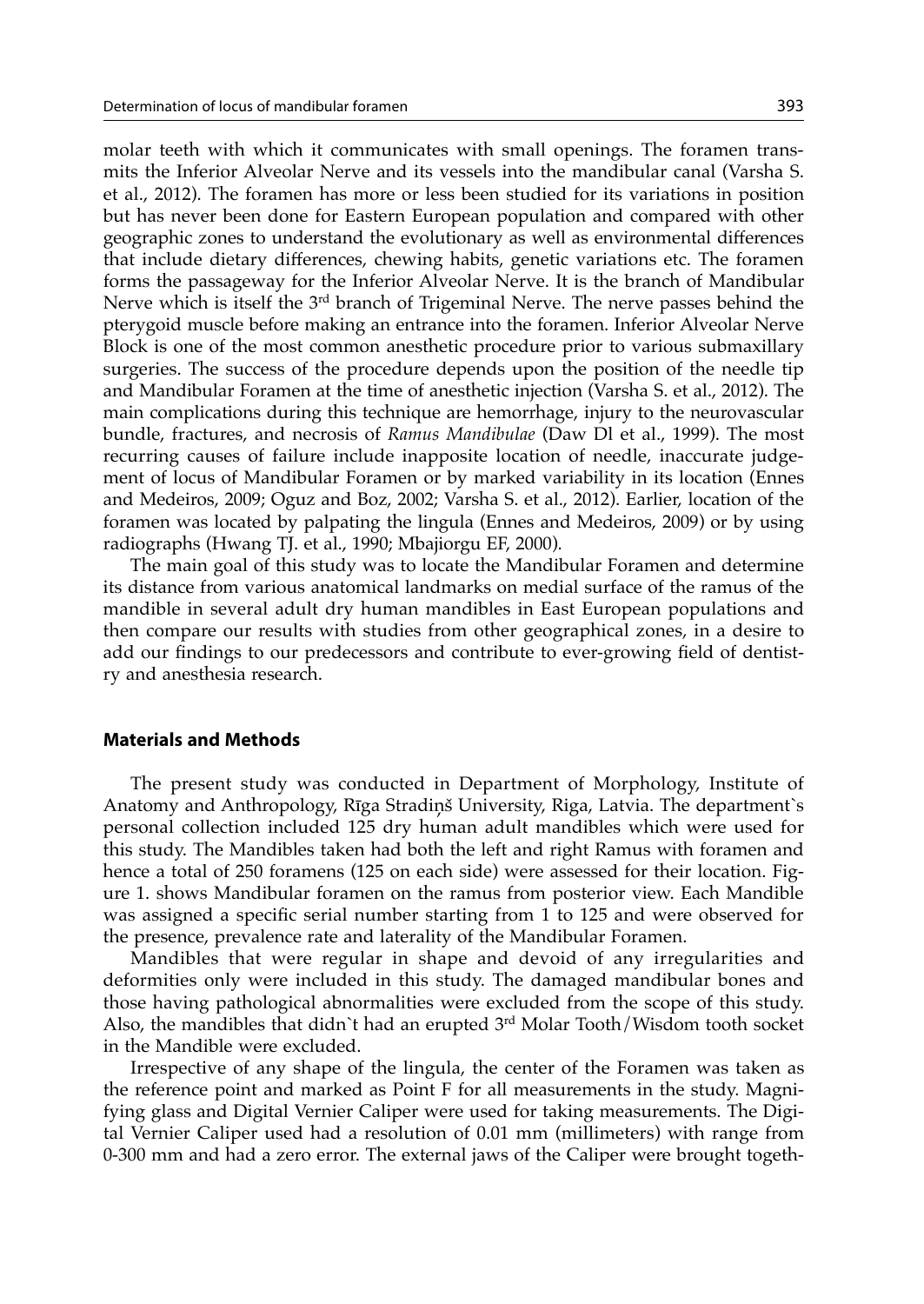

**Figure 1.** Figure showing the medial surface of right and left Mandibular Ramus from posterior view.

er until they touched each other, and zero button was pressed before taking every individual reading.

Following points were marked on the Mandible:

- 1) Point F: It is the center of Foramen. The most inferior position of the Foramen was taken for vertical measurements and the most anterior position was taken for the horizontal measurements.
- 2) Point A: The most anterior point on the anterior border of ramus.
- 3) Point B: The most posterior extent of the line AB on the posterior border of ramus.
- 4) Point C: The most inferior point of the sigmoid notch.
- 5) Point D: The point on the angle (inferior border) of the mandible which makes the terminus of the line CD.
- 6) Point E: It is a point at the distal surface of the mandibular third molar tooth.

The distances from the foramen to various bony landmarks were recorded by 2 authors. Each author took three independent measurements and the average of both readings from both authors were considered. This was done to eliminate and reduce the chances of human error, parallax and other external sources of errors. The Mean and Standard Deviation were calculated for the right and left sides separately and were presented in tabular form. The reference points and lines of measurements were marked with a pencil and are shown in Figure 2.

All the parameters were carefully measured and then entered in Excel Spreadsheet in Microsoft Excel, 2010 and analyzed using IBM Corp. Released 2016. IBM SPSS Statistics for Windows, Version 22.0 (Statistical Package for Social Sciences); Armonk, New York: IBM Corp. The results of the present study were compared with the results of previous studies done on various ethnic groups in various geographical locations. The minimum, maximum, mean and standard deviation for each were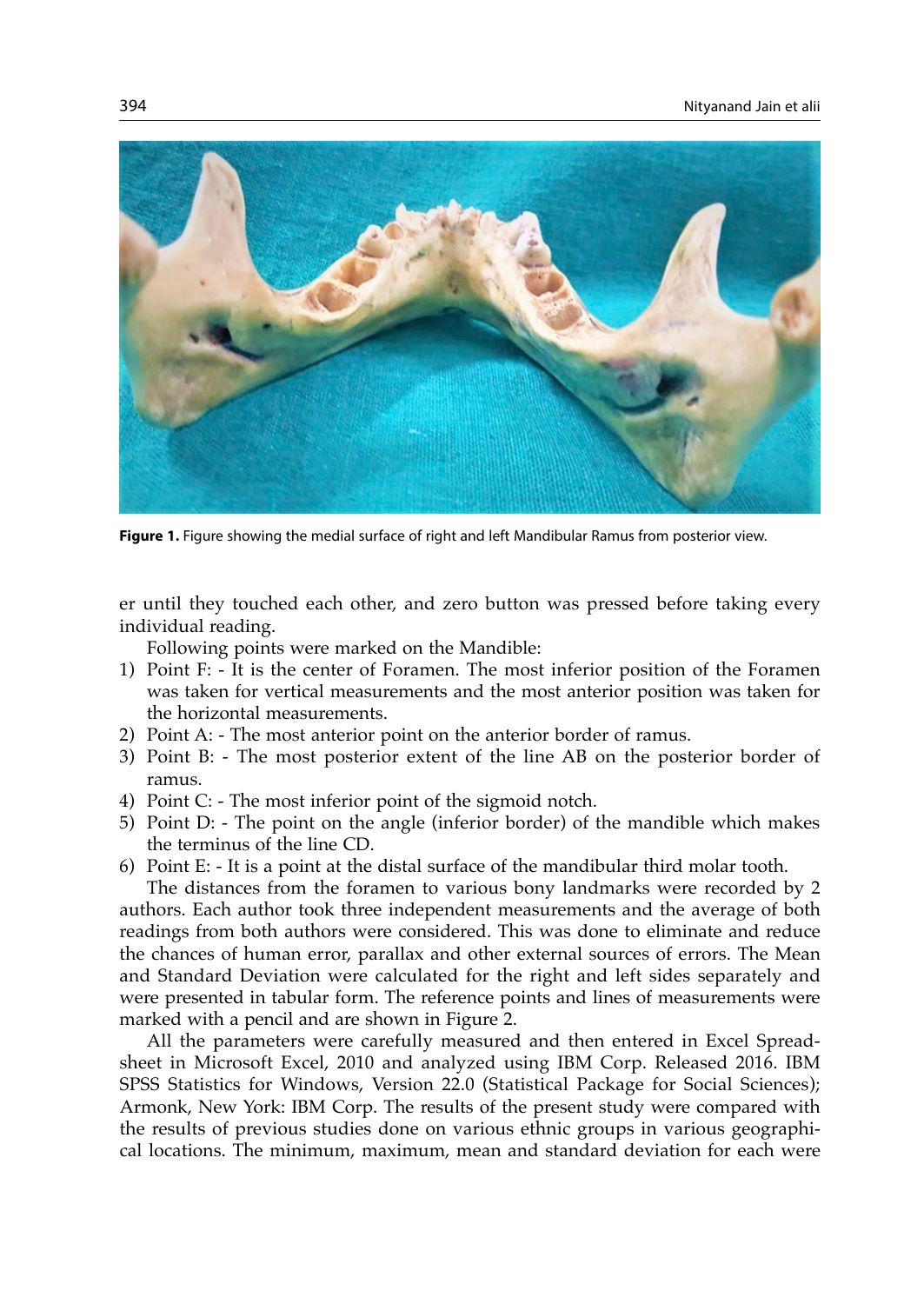

**Figure 2.** Figure representing the reference points used in the study and lines of measurements marked with a marker as: 1) Point A - Anterior Border of Ramus; 2) Point B – Posterior Border of Ramus; 3) Point C – Mandibular Notch; 4) Point D - Angle of the Mandible; 5) Point E – Posterior Border of 3rd Molar tooth; 6) Point F – Center of the Mandibular Foramen.

calculated separately by using the respective statistical formulas on either side of the mandibles.

## **Results**

The mean distances of the position of Mandibular Foramen, along with the standard deviation, maximum distance and minimum distance measured on both the left and right side are concluded in Table 1. Student`s t-test was used as test of significance to compare the mean values of right and left side and a P value of less than 0.05 was taken to be statistically significant. The results from the Student`s t- test are also compared in Table 1. Symmetrical measurements of localization of Foramen on right versus left sides were found in only  $22\% - 34\%$  of the Mandibles. The Pearson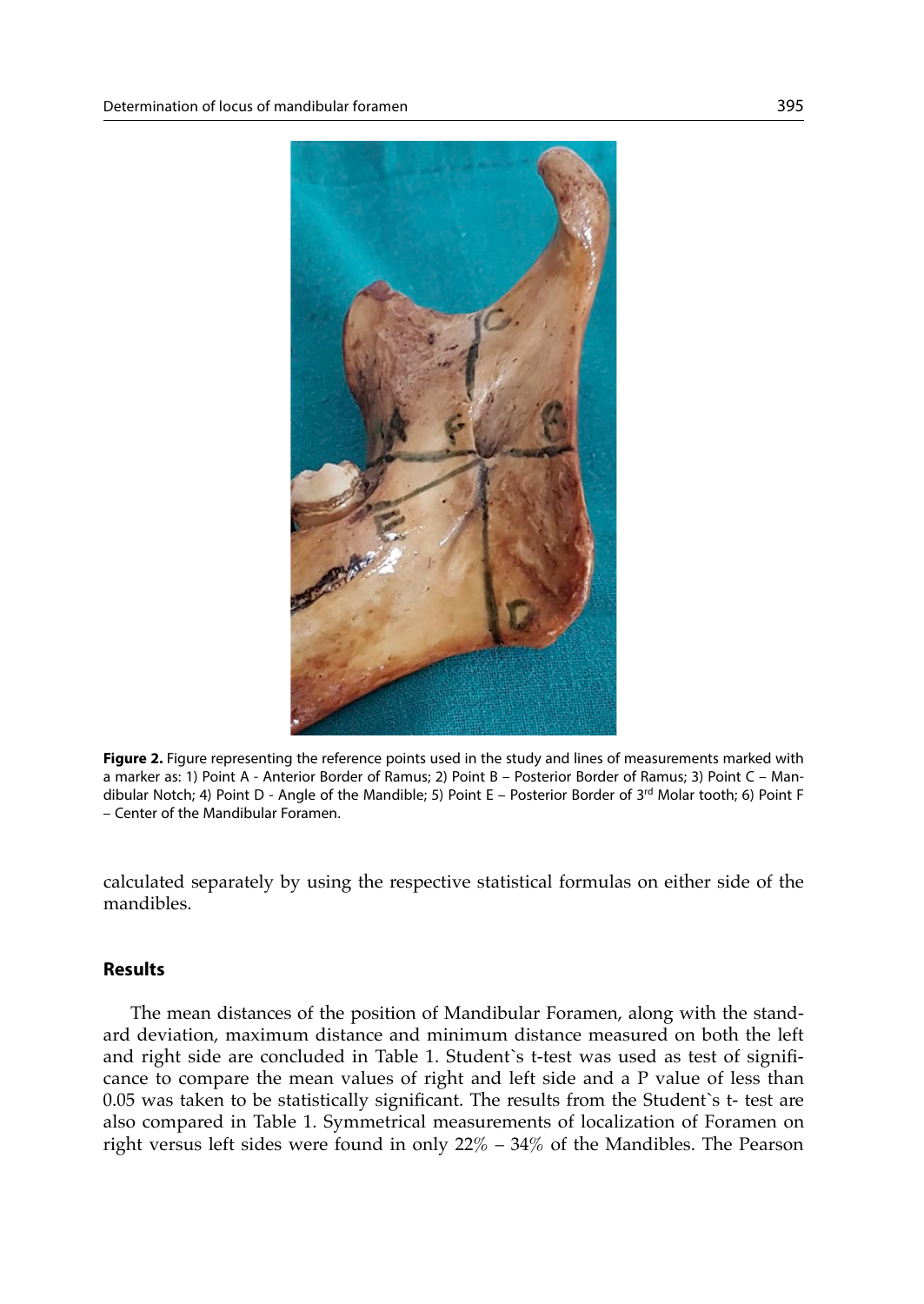|                | $\overline{\phantom{a}}$ |
|----------------|--------------------------|
|                | $\frac{1}{2}$            |
|                |                          |
|                | l                        |
|                |                          |
|                |                          |
|                | į                        |
|                |                          |
|                |                          |
|                |                          |
|                |                          |
|                |                          |
|                |                          |
|                |                          |
|                |                          |
|                |                          |
|                |                          |
|                |                          |
|                |                          |
|                | ı                        |
|                | ï                        |
|                | $\overline{\phantom{a}}$ |
|                |                          |
|                |                          |
|                | Ş                        |
|                |                          |
|                | ì                        |
|                |                          |
|                |                          |
|                |                          |
|                | ¢                        |
|                |                          |
|                |                          |
|                |                          |
|                | i                        |
|                |                          |
|                |                          |
|                |                          |
|                |                          |
|                |                          |
|                |                          |
|                |                          |
|                |                          |
|                |                          |
|                |                          |
|                |                          |
|                |                          |
|                |                          |
|                |                          |
|                |                          |
|                | j                        |
|                |                          |
|                |                          |
|                |                          |
| $\ddot{\cdot}$ |                          |
|                |                          |
|                | $\vdots$                 |
|                |                          |
|                |                          |
|                |                          |
|                |                          |
|                | į                        |
|                |                          |
|                |                          |
|                |                          |
|                |                          |
|                |                          |
|                |                          |
|                |                          |
|                |                          |
|                |                          |
|                |                          |
|                |                          |
|                |                          |
|                |                          |
|                | ļ                        |
|                |                          |
|                |                          |
|                |                          |
|                |                          |
|                |                          |
|                |                          |
|                |                          |
|                |                          |
|                | į                        |
|                |                          |
|                |                          |
|                |                          |
|                |                          |
|                |                          |
|                |                          |
|                |                          |
|                |                          |
|                | i<br>S                   |
|                |                          |
|                |                          |
|                |                          |
|                |                          |
|                |                          |
|                |                          |
|                |                          |
|                |                          |
|                | $\overline{a}$           |
|                |                          |
|                |                          |
|                | ١                        |
|                | ļ                        |
|                |                          |
|                |                          |
|                |                          |
|                |                          |
|                |                          |
|                |                          |
|                |                          |
|                | i                        |
|                |                          |
|                |                          |
|                |                          |
|                |                          |
|                | ì                        |
|                | ĺ                        |
| ł              |                          |
|                |                          |
|                | :<br>r                   |
|                |                          |
|                | ē                        |

| Sr. No.                      | mandibular fora-<br>n of the<br><b>Position</b>                                                    | Side of the | Mean Distance | $5. D^*$ | tance measured<br>Maximum Dis- | tance measured<br>MinimumDis- | P < 0.05  |
|------------------------------|----------------------------------------------------------------------------------------------------|-------------|---------------|----------|--------------------------------|-------------------------------|-----------|
|                              | men from vari-<br>ous landmarks                                                                    | Mandible    | $(in \; mm)$  |          | (in m m)                       | (in m m)                      |           |
| $\div$                       | Border<br>to Foramen<br>(Line AF)<br>Anterior                                                      | Right Side  | 16.88         | 2.43     | 21.12                          | 11.92                         | $0.0371*$ |
|                              |                                                                                                    | Left Side   | 17.33         | 2.24     | 22.25                          | 13.35                         |           |
| $\overline{\sim}$            | <b>Border</b><br>a<br>Posterior<br>to Foram<br>(Line BF)                                           | Right Side  | 12.31         | 2.49     | 20.20                          | 8.87                          | $0.0415*$ |
|                              |                                                                                                    | Left Side   | 11.75         | 2.47     | 16.85                          | 7.58                          |           |
| $\dot{\epsilon}$             | Mandibular<br>Notch to<br>Foramen<br>(Line CF)                                                     | Right Side  | 17.41         | 3.22     | 24.16                          | 12.46                         | 0.1080    |
|                              |                                                                                                    | Left Side   | 18.01         | 3.44     | 24.04                          | 10.65                         |           |
| 4.                           | Mandible to<br>Angle of<br>Foramen<br>(Line DF)                                                    | Right Side  | 19.80         | 3.86     | 28.03                          | 11.56                         | 0.2515    |
|                              |                                                                                                    | Left Side   | 20.11         | 4.08     | 27.74                          | 12.05                         |           |
| F.                           | of 3 <sup>rd</sup> Mandibular<br><b>Border</b><br>(Line<br>Posterior<br>Molar to<br>Foramen<br>EF) | Right Side  | 22.88         | 4.53     | 31.64                          | 10.97                         | 0.2727    |
|                              |                                                                                                    | Left Side   | 23.22         | 4.61     | 31.59                          | 11.12                         |           |
| $*$ Significant (P $<$ 0.05) |                                                                                                    |             |               |          |                                |                               |           |

396 Nityanand Jain et alii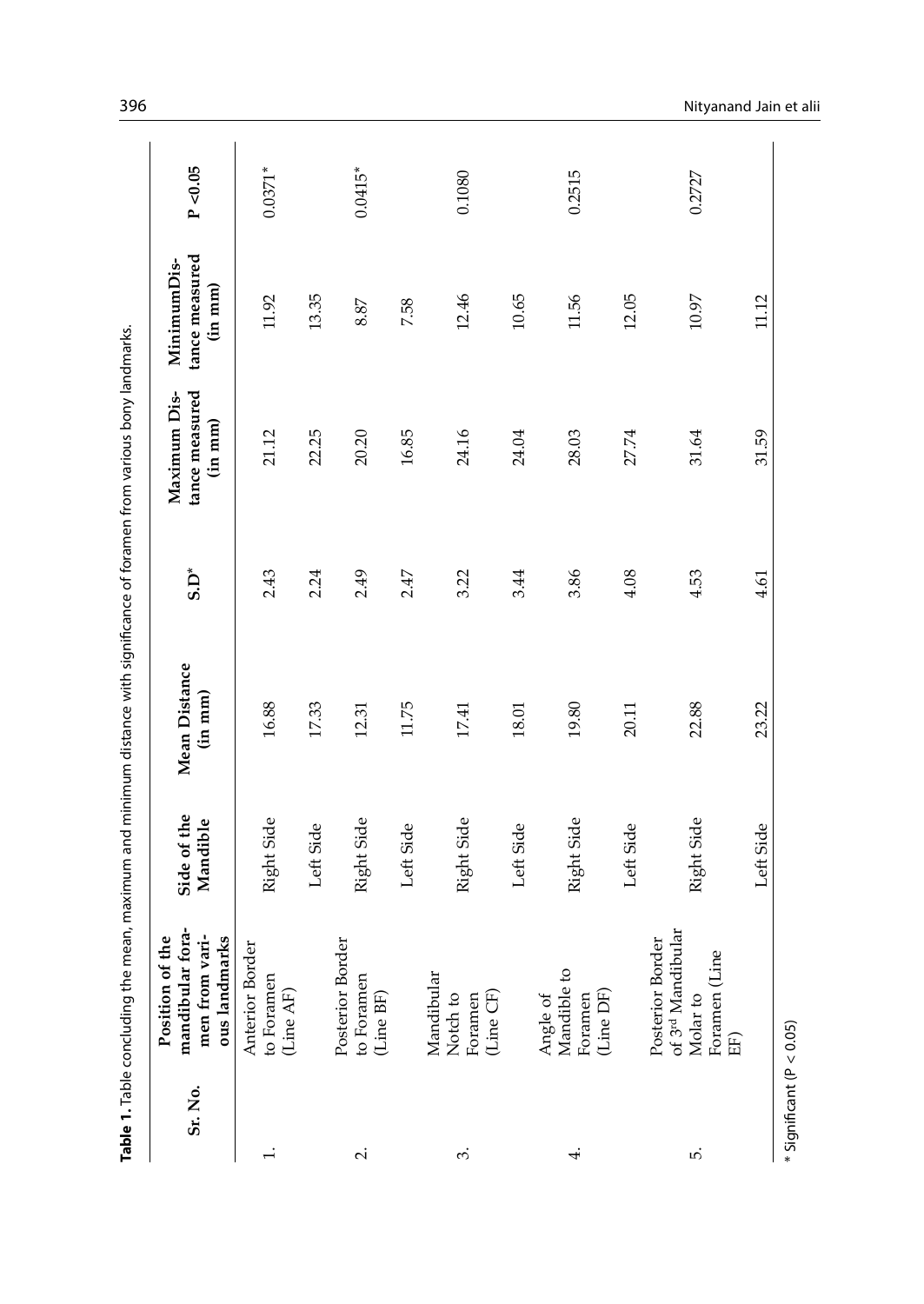|            | Side of the <u>Mean (in mm)</u> Midpoint of |       |          |                                                          | Difference Between Location of Foramen in |  |  |
|------------|---------------------------------------------|-------|----------|----------------------------------------------------------|-------------------------------------------|--|--|
| Mandible   | Line AB Line AF                             |       | Line AB  | Line AF and midpoint reference to Midpoint<br>of Line AB | of Line AB                                |  |  |
| Right Side | 29.19                                       | 16.88 | 14.59 mm | $2.29$ mm                                                | Posterior to midpoint                     |  |  |
| Left Side  | 29.08                                       | 17.33 | 14.54 mm | 2.79 mm                                                  | Posterior to midpoint                     |  |  |

**Table 2.** Table showing localization of the foramen in Antero-posterior axis.

**Table 3.** Table showing localization of the foramen in Superio-inferior axis.

| Side of the <u>Mean (in mm)</u> |       |       | Midpoint  |            | Difference Between Location of Foramen in<br>Line CF and midpoint reference to Midpoint<br>of Line CD |  |  |
|---------------------------------|-------|-------|-----------|------------|-------------------------------------------------------------------------------------------------------|--|--|
| Mandible Line CD Line CF        |       |       | ofLine CD | of Line CD |                                                                                                       |  |  |
| Right Side 37.21 17.41          |       |       | 18.60 mm  | $-1.19$ mm | Inferior to midpoint                                                                                  |  |  |
| Left Side                       | 38.12 | 18.01 | 19.06 mm  | $-1.05$ mm | Inferior to midpoint                                                                                  |  |  |

Correlation was also used to test the correlation R of measurements of right and left side of each distance and a P value of less than 0.01 was taken to be significant statistically. Line AF on both sides showed a strong positive linear correlation while Line BF showed a moderate positive linear correlation. Line CF had a weak positive linear correlation and both Line DF and Line EF had moderate to strong positive linear correlation on both sides of the Mandibles.

The localization of foramen in anteroposterior and superio-inferior axis of the ramus of the mandible was also determined as shown in Tables 2-3. It was found out that the foramen is not localized at the midpoint of any of the two axes. Neither was it localized at the point of cross section of both axes. Rather it was about 2 – 3 mm posterior from midpoint on anteroposterior axis and about 1 mm inferior from the midpoint of superio-inferior axis. There was statistically significant difference in the location of the foramen on the right and left sides ( $p$  <0.05) in the anteroposterior axis  $(p = 0.014)$  while in the superio-inferior axis  $(p = 0.286)$ , no statistically significant difference found ( $p > 0.05$ ).

#### **Discussion**

The knowledge of the position of Mandibular foramen is of great importance for many procedures in dentistry. The location of the foramen is also of great importance to Radiologists and Oncologists. It is also clinically crucial in achieving Inferior Alveolar Nerve Block which is most commonly used for administering local anesthesia for any operative procedure on the Mandible. The commonest reason for failure of the technique is the inappropriate location of the tip of the anesthetic needle due to inaccurate localization of the Foramen (Ennes and Medeiros, 2009; Palti DG. et al., 2011; Patrical and Arthur, 2003). The surgeon has to select an appropriate needle to give the Inferior Alveolar Nerve Block. The average length of the long needles used should be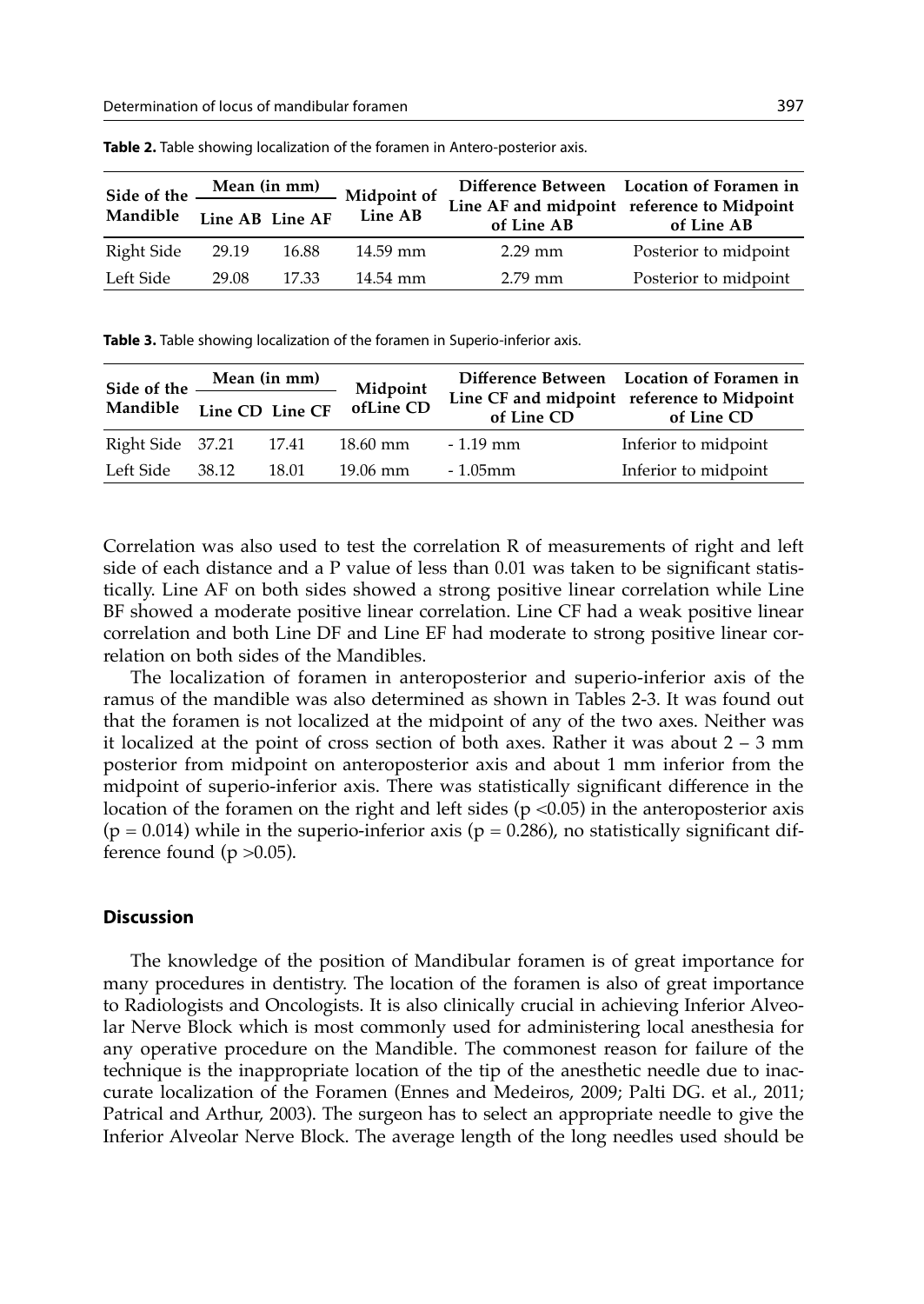23 mm long and for short needles should be 21.5 mm long in consideration to the size of the patient`s mandible especially while using the pterygomandibular technique of Inferior Alveolar Nerve Block. If a long needle is used in a patient with small mandible then there is a risk of perforating the capsule of Parotid gland thereby causing damage to the branches of the Facial Nerve. If a short needle is used in a patient with big mandible there may be chances of fracture of needle when it is completely introduced in the oral tissues (Ennes and Medeiros, 2009). Hence localization of the Foramen is very important to select the size of the anesthetic needle. In the present study, the locus of the Mandibular foramen and its distances from various bony landmarks on dry mandibles was determined and calculated. This study also compared the location of the foramen on right and left sides of the Mandible. Mbajiorgu EF. (2000) in his study on adult black Zimbabweans has reported that the Foramen lies 2.56 mm behind the midpoint of width of *Ramus Mandibulae* on the right side and 2.08 mm behind the midpoint of width of *Ramus Mandibulae* on the left side. In the present study, the foramen lied 2.30 mm behind the midpoint of the width of *Ramus Mandibulae* on right side while 2.79 mm on the left side in anteroposterior axis of mandibular ramus. The variability of the distance from anterior border to foramen was also not significant enough to produce failure of Anesthetics. If we compare our study with some other ethnic groups, then we see that the distance of foramen to Anterior Border of *Ramus Mandibulae* which were 16.88 mm and 17.33 mm on right and left side respectively, are in range with that of the other studies (Asma and Imtiaz, 2015; Hoque MM et al., 2013, Oguz and Boz, 2002; Sandhya K. et al., 2015). Oguz and Boz (2002) have tried to localize the Mandibular foramen in the Turkish population. Ennes and Medeiros (2009), Prado et al. (2010), and many others (Afdhali and Flora, 2014; Asma and Imtiaz, 2015; Gopalakrishna K. et al., 2016; Hoque MM et al., 2013; Jin Hoo et al., 2018; Mbajorgu EF, 2000; Prajna and Poonam, 2013; Sandhya K. et al., 2015; Wandee A. et al.,2015), have also studied the location of Foramen in different population. There are variations in the values obtained in each of the studies when compared with the results of the present study as seen in Table 4. Kilarkaje et al. (2005), have reported that the foramen was within 25 mm from the distal edge of third molar tooth. Varma et al. (2011), have reported that the mean distance of mandibular foramen from third molar tooth socket was 15 mm on right side and 18 mm on the left side. Ghorai et al (2016), have reported the distance to be 22.8 mm on right side while 21.7 mm on the left side. The results of the present study are similar to both Kilarkaje et al. (2005), and Ghoraj et al. (2016), as the measured mean distances were 22.88 mm on right side and 23.22 mm on the left side. Kilarkaje et al. (2005), from their study have also reported that the foramen maintains bilateral symmetry in dry mandibles in all ages. In the present study, Bilateral symmetry of the distance of the foramen from various landmarks of the Ramus Mandibulae ranged from 22% to 34% only. In the vertical dimension, the foramen was found at mean distance of 17.41 mm on right side and 18.01 mm on left side from the mandibular notch in our study. Ennes and Medeiros (2009) found that this distance from mandibular notch in Brazilian Population was 18.30 mm on right side and 17.50 mm on the left side. When it was taken in reference to the midpoint of height of ramus, Mandibular foramen was located 1.19 mm superior to midpoint on right side while 1.05 mm superior to midpoint on left side. This is in sharp contrast to our study as well as the study carried out by Nicholson (1938). According to Nicholson (1938), the foramen was predominantly located at the center of the ramus of the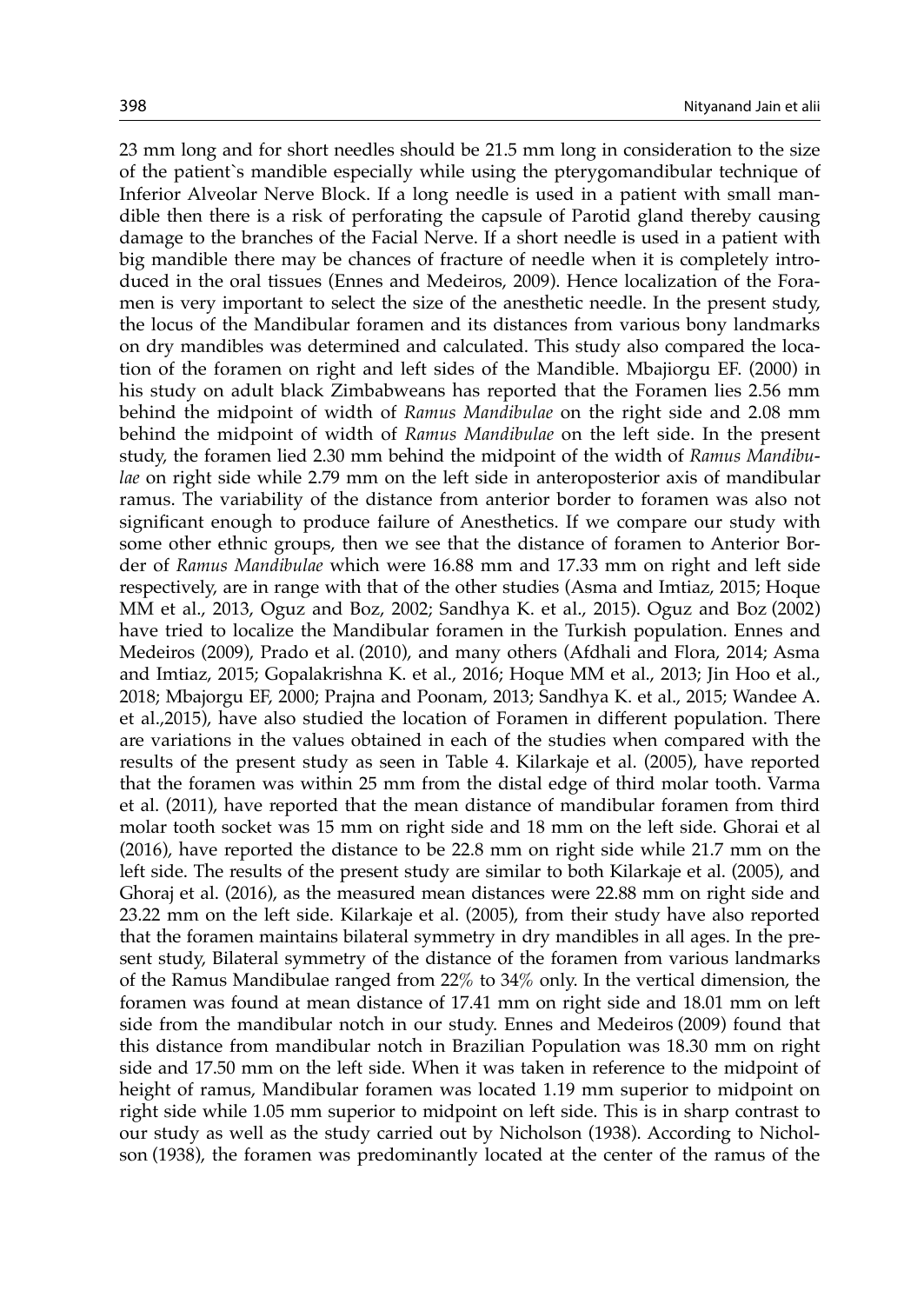| Table 4. Table comparing location of foramen with other geographical regions from previous studies with |  |  |  |  |
|---------------------------------------------------------------------------------------------------------|--|--|--|--|
| the present study.                                                                                      |  |  |  |  |

|                                        |                                                |      |                   |                                                 | Lines (in mm) |    |                         |       |                                                                |      |
|----------------------------------------|------------------------------------------------|------|-------------------|-------------------------------------------------|---------------|----|-------------------------|-------|----------------------------------------------------------------|------|
| <b>Study Con-</b><br>ducted& the       | Country of<br>Study                            | AF   |                   | BF                                              |               | CF | DF                      |       | EF                                                             |      |
| Year                                   |                                                | Side | Side              | Side                                            | Side Side     |    | Side Side               | Side  | Right Left Right Left Right Left Right Left Right Left<br>Side | Side |
| Mbajiorgu EF<br>(2000)                 | Zimbabwe 18.95 14.30 22.50 28.44               |      |                   |                                                 |               |    |                         |       |                                                                |      |
| Oguz & Bozkir<br>(2002)                | Turkey                                         |      |                   | 16.90 16.78 14.09 14.37 22.37 22.17             |               |    |                         |       |                                                                |      |
| Ennes &<br>Medeiros<br>(2009)          | Brazil                                         |      |                   | 09.40 06.90 08.60 08.40 18.30 17.50             |               |    |                         |       |                                                                |      |
| Prado et al.<br>(2010)                 | Brazil                                         |      |                   | 19.20 18.80 14.20 13.00 23.60 23.10             |               |    |                         |       |                                                                |      |
| Prajna P. et al.<br>(2013)             | India                                          |      |                   | 15.72 16.23 13.29 12.73 22.70 22.27             |               |    | 21.54 21.13             |       |                                                                |      |
| Hoque et al.<br>(2013)                 | Bangladesh 16.34 16.27 14.14 14.04 22.29 22.18 |      |                   |                                                 |               |    |                         |       | 16.70 16.72                                                    |      |
| Afadhali D. et<br>al. (2014)           | Tanzania                                       |      |                   | 19.88 20.19 12.69 12.65 21.54 20.70 26.23 25.68 |               |    |                         |       |                                                                |      |
| Kumari S. et al.<br>(2015)             | India                                          |      |                   | 16.00 16.27 10.21 10.28 20.48 20.15 24.15 24.86 |               |    |                         |       | 12.31 10.93                                                    |      |
| Wandee et al.<br>(2015)                | Thailand                                       |      |                   | 12.70 17.50                                     |               |    |                         |       |                                                                |      |
| Asma Saher et<br>al. (2015)            | Pakistan                                       |      | 17.69 17.65       | 12.03 11.84 20.51 21.03                         |               |    |                         |       |                                                                |      |
| Gopalkris-<br>hnan K. et al.<br>(2016) | India                                          |      |                   |                                                 |               |    |                         |       | 14.63 15.31 12.34 13.51 21.23 21.16 22.14 22.10 14.37 19.26    |      |
| Jin Hoo Park et<br>al. (2018)          | South<br>Korea                                 |      |                   | 19.69 14.41 21.56 25.18                         |               |    |                         |       |                                                                |      |
| Present Study                          | Latvia                                         |      | 16.88 17.33 12.31 |                                                 |               |    | 11.75 17.41 18.01 19.80 | 20.11 | 22.88 23.22                                                    |      |

mandible. Soames RW. (1995), also concluded like Ennes and Medeiros (2009) that the foramen was located above the center of the *Ramus Mandibulae* on the medial surface. Mbajiorgu EF. (2000) reported that the foramen is located approximately 8 mm above the midpoint of Ramus Mandibulae height on both sides in the Zimbabwean population. The distance from the foramen to the inferior border of the Angle of Mandible was 19.80 mm on right and 20.11 mm on left side in this study. Again, when compared with studies on different ethnic groups we notice some differences (Afdhali and Flora, 2014; Gopalakrishna K. et al., 2016; Jin Hoo et al., 2018; Mbajorgu EF, 2000; Prajna and Poonam, 2013; Sandhya K. et al., 2015).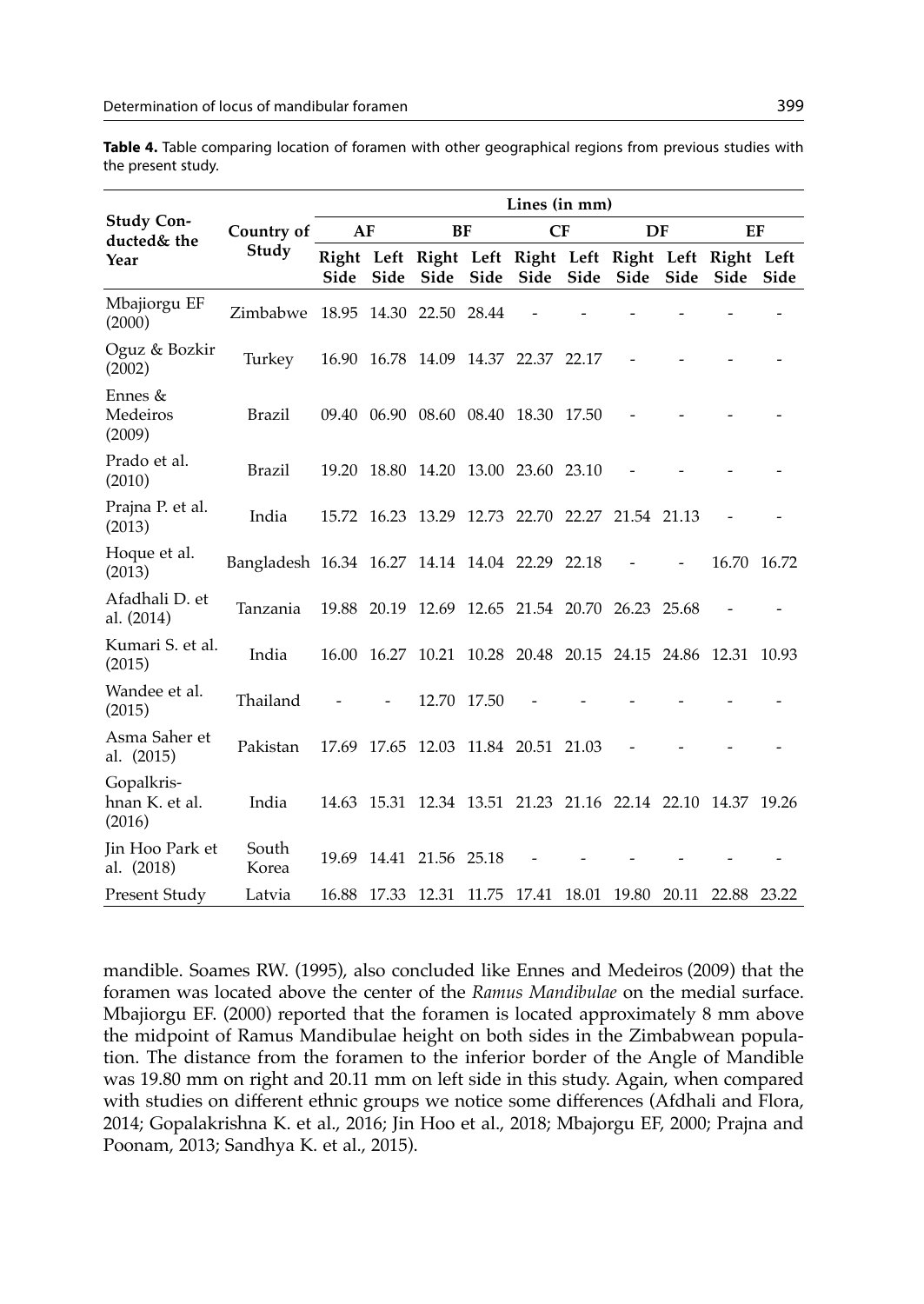The reader may argue that many new diagnostic techniques are available these days in the clinics including the Intraoral Periapical (IOPA), Orthopantomograms (OPG) and Cone beam Computed Tomography (CBCT). Although these may have become a routine, still the "old-school" technique of morphometric measurements of mandibular foramen plays a crucial role in the development and application of Local Anesthesia administering techniques. Knowing the position of the foramen before-hand gives an assurance as well as confidence to the doctor. It gives the doctor a benchmark to compare to while analyzing the foramen for any deformities as well as diseases. It also is useful in patients that show extreme signs of gagging and with patients who can`t afford these diagnostic tools given the relatively high costs associated with them.

Dental Surgeons, Prosthodontists, Endodontists and practicing dental graduates can utilize this information on the locus of the foramen during administering local anesthesia involving the Inferior Alveolar Nerve for different procedures such as dental extractions, placement of mandibular implants and other therapeutic procedures involving Mandibles in the local population. Clinicians can also use internal oblique ridge as a reference point for planning different techniques of Inferior Alveolar Nerve Block.

#### **Conclusions**

The precise localization of Mandibular foramen is very important to achieve a successful Inferior Alveolar Nerve Block, prior to dental surgeries in the lower jaw. The present study concludes that the knowledge of the pinpoint position of Foramen Mandibulae with respect to its normality and laterality is important for planning and conducting dental surgeries, which will help for effective management, better clinical results and prognosis. Comparison from other studies shows that geographical, genetic and dietary variations does exist and hence knowing its position in native population is essential as it plays a crucial role in success of "pain-less" and "patient friendly" surgical procedures.

#### **Acknowledgements**

The authors would like to express their gratitude to the lab assistants who helped with the management and storage of the mandibles. Also, the authors express their gratitude to the donors and their families without whom this study would not have been possible.

#### **Conflicts of Interest**

None of the authors declare any conflicts of interest.

## **References**

1. Afadhali D. Russa, Flora M. Fabian (Jan 2014). Position of the Mandibular Foramen in adult male Tanzania Mandibles. Ital. J. Anat. Embryol. 119(3): 163-168.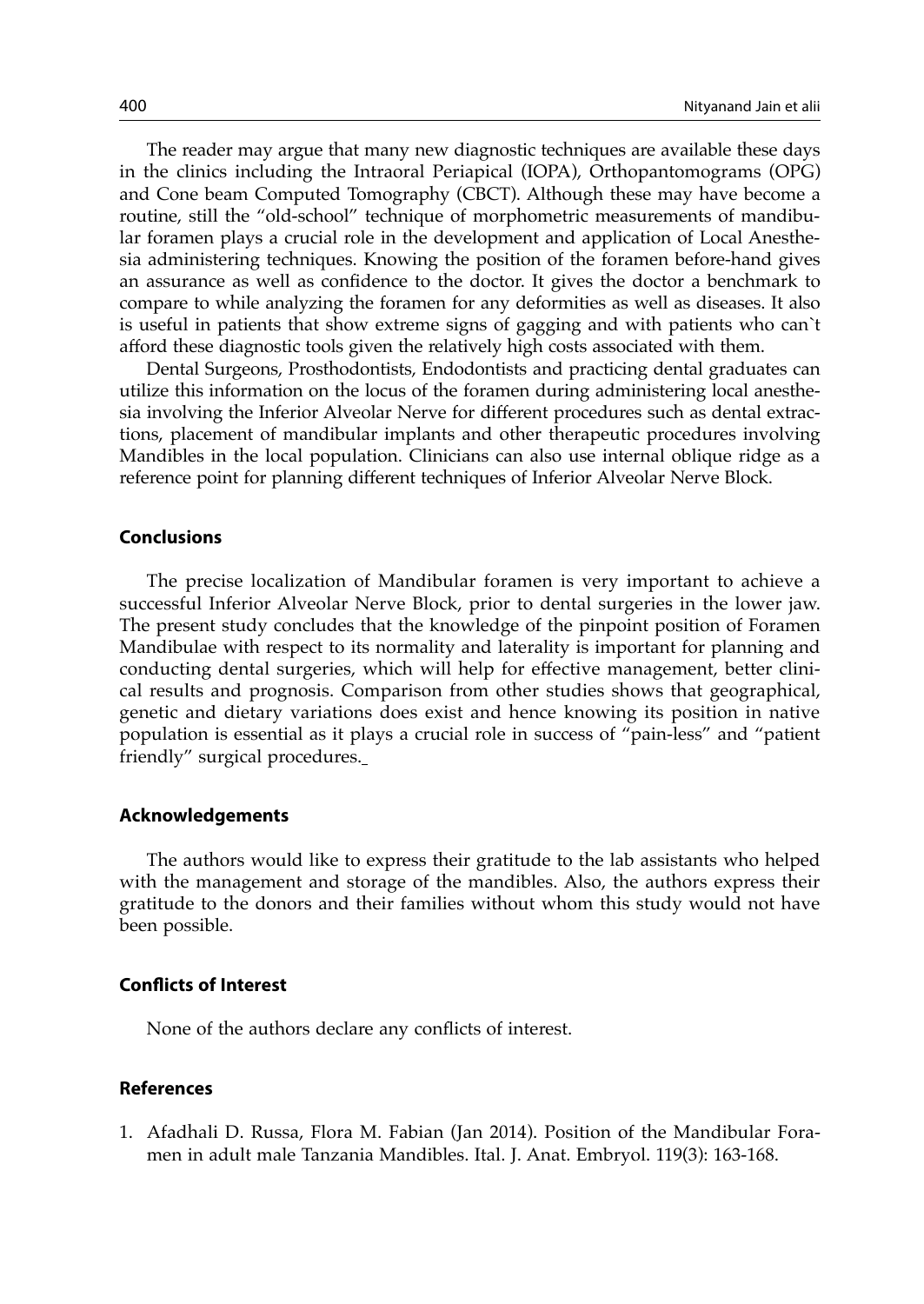- 2. Asma Saher Ansari, Imtiaz Ahmed (2015). Localization of Mandibular Foramen on the panoramic radiographs. J. Ayub. Med. Coll. Abbottabad. 27(3): 576-579.
- 3. Daw JL, Jr, De La Paz MG, Han H, Aitken ME, Patel PK (1999). The Mandibular Foramen: An anatomic study and its relevance to the sagittal ramus osteotomy. J. Craniofac. Surg. 10: 475-479.
- 4. Ennes JP, Medeiros RM (2009). Localization of the Mandibular Foramen and its clinical implications. Int. J. Morphol. 27(4): 1305-1311.
- 5. Ghorai S, Pal M, Jana S (2016). Distance of Mandibular Foramen from 3rd molar tooth in dry adult mandible of West Bengal population. Anat. J. Afr. 5: 640-643.
- 6. Gopalakrishna K, Deepalaxmi S, Somashekara SC, Rathna BS (2016). An anatomical study on the position of Mandibular foramen in 100 dry Mandibles. Int. J. Anat. Res. 4(1):1967-1971.
- 7. Hoque MM, Ara S, Begum S, Kamal AM, Momen MA (July 2013). Study of Morphometric Analysis of Mandibular Foramen in Bangladeshi dry adult human mandibles. Bangladesh Journal of Anatomy.11(2): 58-61.
- 8. Hwang TJ, Hsu SC, Huang QF, Guo MK (1990). Age changes in location of Foramen Mandibulae. Zhonghua Ya Yi Xue Hui Za Zhi. 9(3): 98-103.
- 9. Jin Hoo Park, Hin-Dong Jung, Young-Soo Jung (December 2018). Anatomical study of the location of Antilingula, lingula and Mandibular Foramen for vertical Ramus osteotomy. Maxillofac. Plast. Reconstr. Surg. 40(1): 15.
- 10. Kilarkaje N, Nayak SR, Narayan P, Prabhu LV (2005). The location of the mandibular foramen maintains absolute bilateral symmetry in mandibles of different age groups. Hong kong Dent. J. 2: 35-37.
- 11. Mbajiorgu EF (2000). A study of position of Foramen Mandibulae in adult black Zimbabwean Mandibulae. Cent. Afr. J. Med. 46(7): 184-190.
- 12. Nicholson ML (1938). A study of the position of the mandibular foramen in adult human mandible. J. Dent. Res. 17: 125-149.
- 13. Oguz O, Boz Kir MG (2002). Evaluation of the location of mandibular and the mental foramina in dry young adult human male dentulous mandibles. West Indian Med. J. 51: 14-16.
- 14. Palti DG, Akmeida CM, Rodrigues AC, Andreo JC, Lima Jeo (2011). An anesthetic technique for the inferior alveolar nerve block: a new approach. J. Appl. Oral. Sci. 19(1): 11-15.
- 15. Patrical LB, Arthur HJ (2003). The key to profound local anesthesia. J.A.D.A. 134: 753-760.
- 16. Prado FB, Groppo EC, Volpato MC and Caria P.H.F (2010). Morphological changes in the position of the Mandibular Foramen in dentate and edentate Brazilian subjects. Clin. Anat. 23: 394-399.
- 17. Prajna Paramita Samanta, Poonam Kharb (2013). Morphometric analysis of Mandibular foramen and incidence of accessory mandibular foramina in adult human mandibles of Indian Population. Rev. Arg. De. Anat. Clin. 5(2): 60-66.
- 18. Sandhya K., Bhoopendra S., Namita L., Renu P (2015). Localization of Mandibular foramen relative to landmarks in East Indian mandibles. Indian J. Dent. Res. 26: 571-575.
- 19. Soames RW (1995). Skeletal System. In: Williams PL, Bannister LH, Berry MM (editors). Gray`s Anatomy. New York: Churchill, Livingstone p 576-579.
- 20. Standring S (2008). The anatomical basis of clinical practice. In: Susan Standring